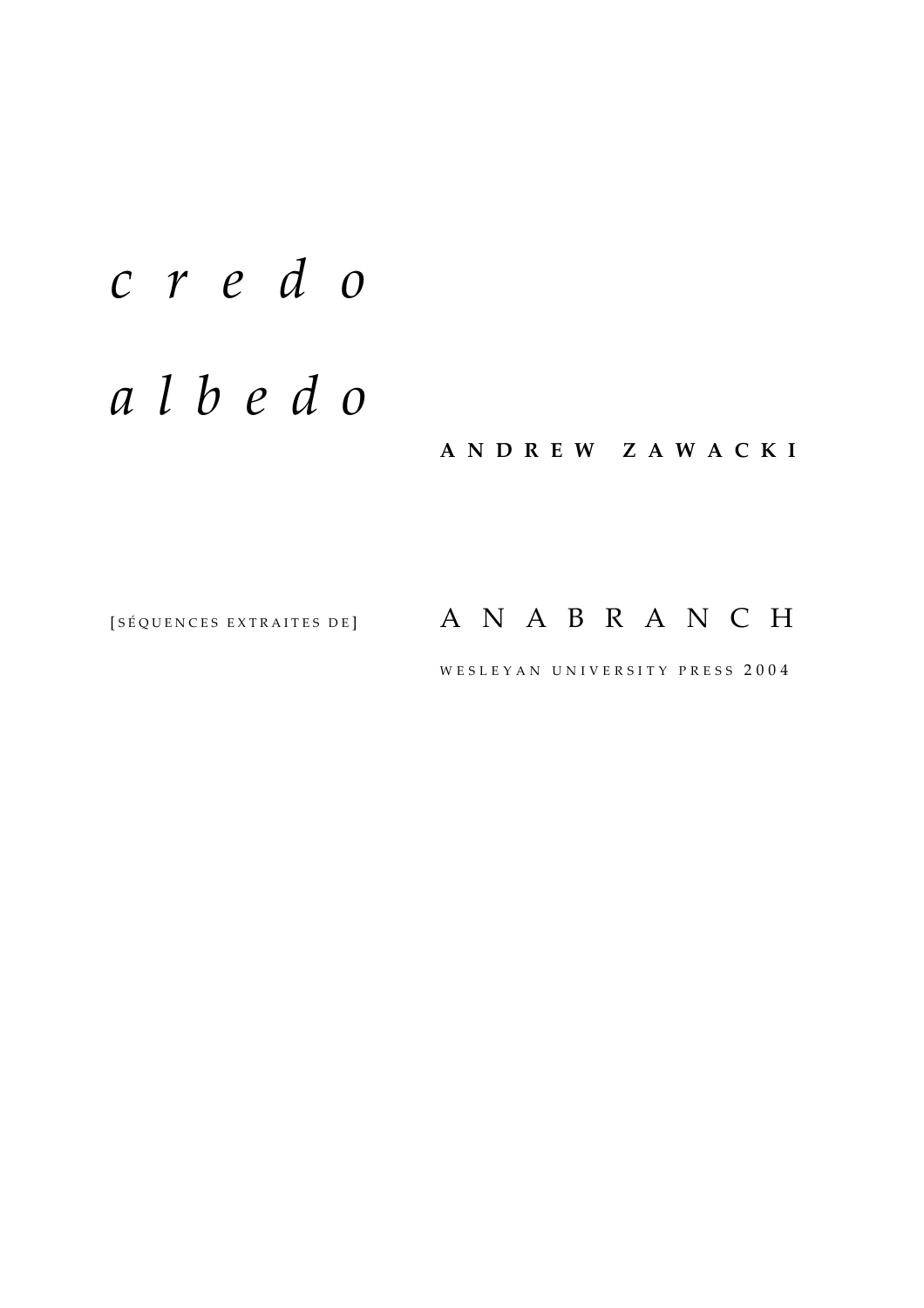### *Credo*

You say wind is only wind & carries nothing nervous in its teeth.

I do not believe it.

I have seen leaves desist from moving although the branches move, & I believe a cyclone has secrets the weather is ignorant of. I believe in the violence of not knowing.

I've seen a river lose its course & join itself again, watched it court a stream & coax the stream into its current,

 & I have seen rivers, not unlike you, that failed to find their way back. I believe the rapport between water & sand, the advent from mirror to face.

 I believe in rain to cover what mourns, in hail that revives & sleet that erodes, believe whatever falls is a figure of rain

& now I believe in torrents that take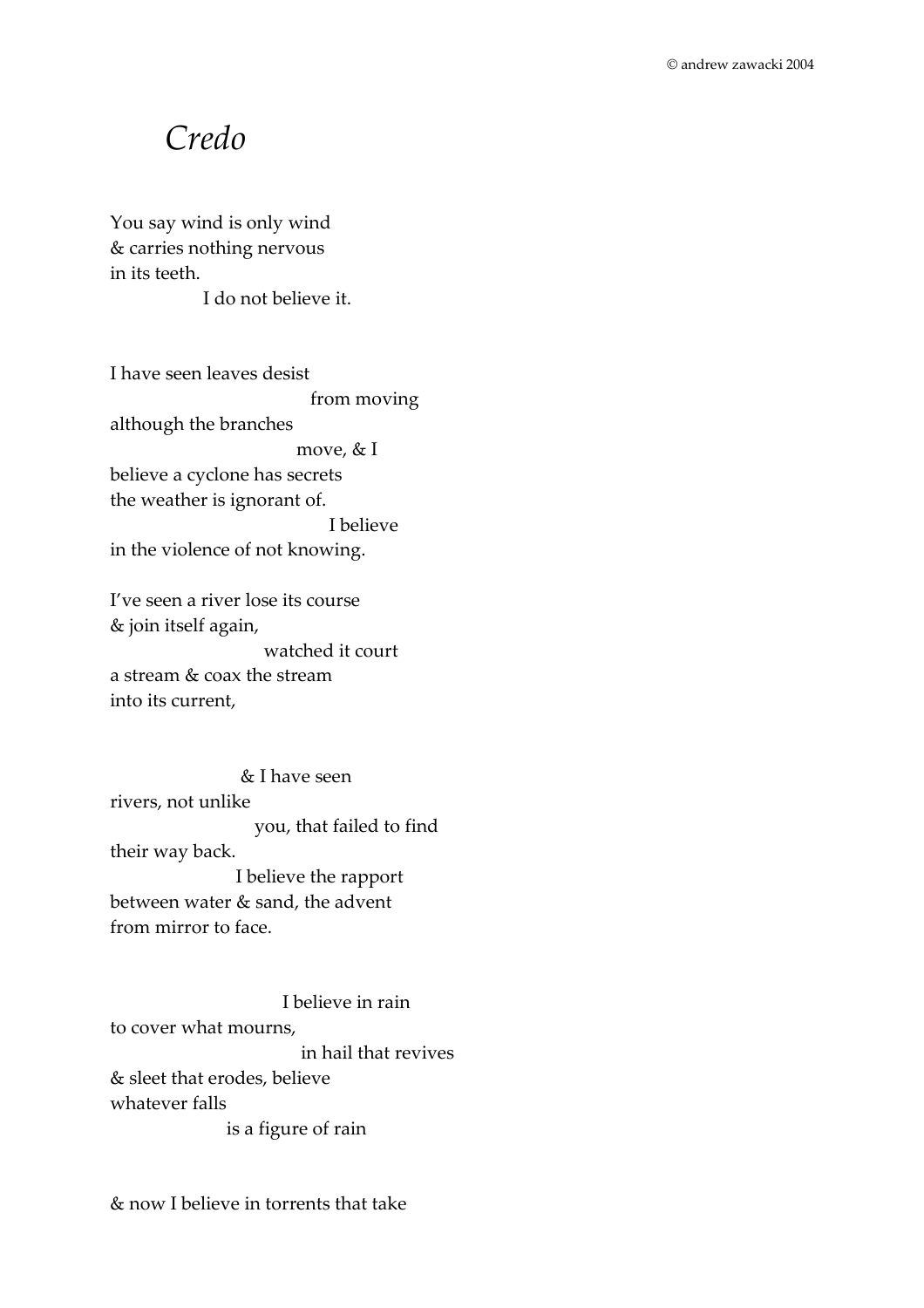everything down with them.

The sky calls it quits, or so I believe, when air, or earth, or air, has had enough.

 I believe in disquiet, the pressure it plies, believe a cloud to govern the limits of night.

 I say I, but little is left to say it, much less mean it ― & yet I do.

 Let there be no mistake: I do not believe things are reborn in fire. They're consumed by fire

& the fire has a life of its own.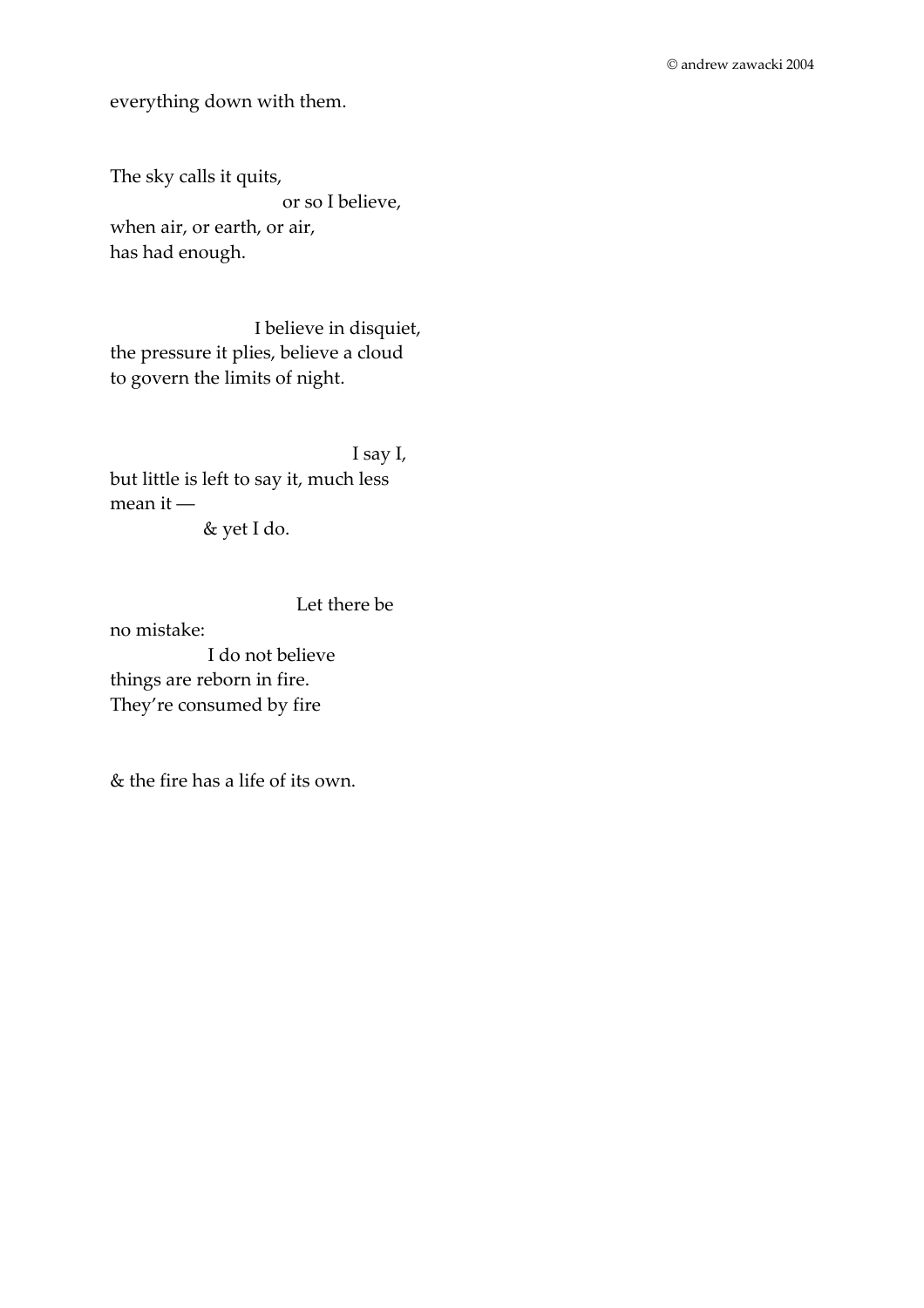## *Albedo*

*And now as broken glasses show A hundred lesser faces* 

— John Donne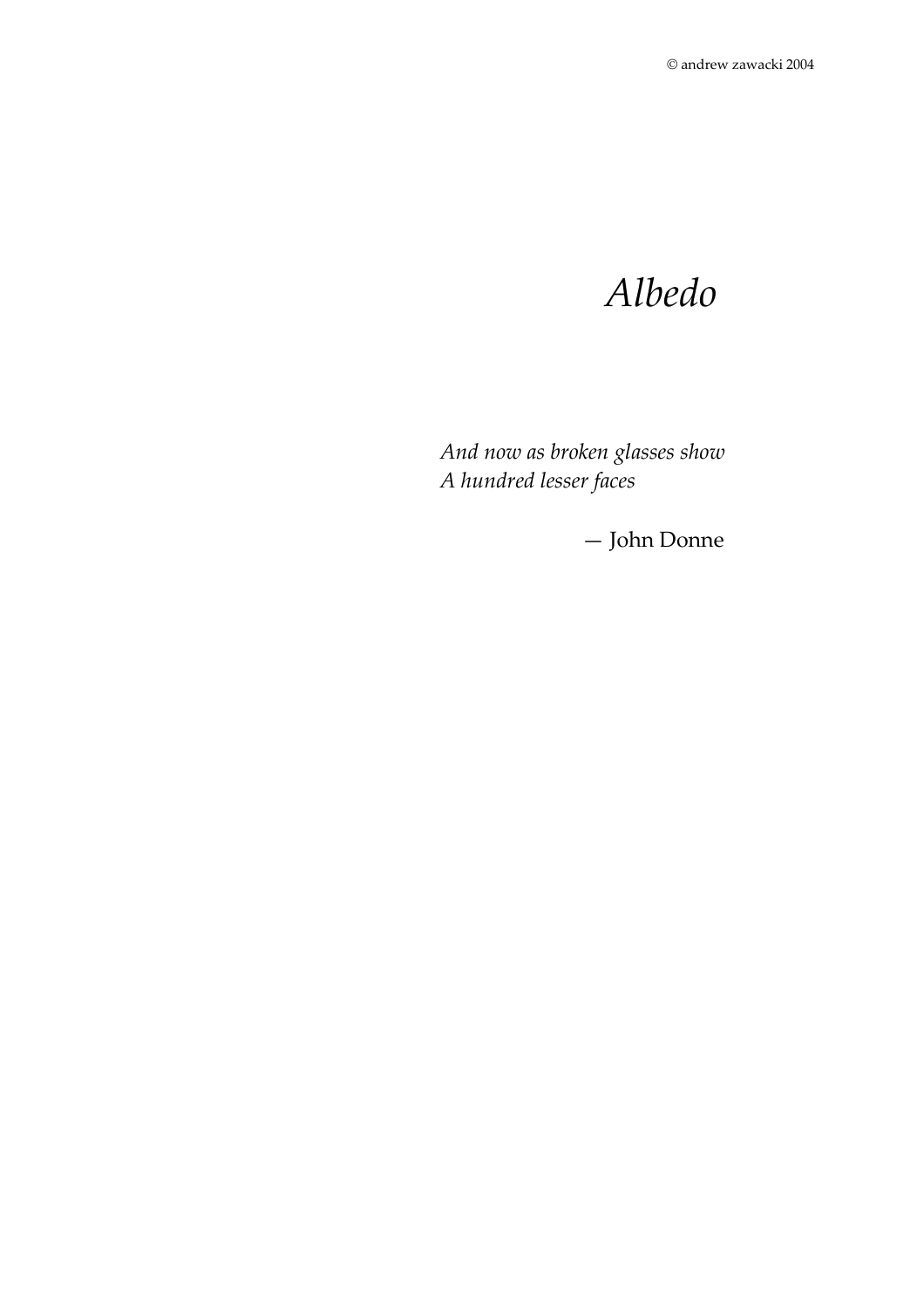#### To hold your breath & keep breathing

The bended light a fractured pulse

Lake with interior sun

Auditing the afternoon its integers of blue

robin's egg riffraff scissor vagabond

Who are you & why are you drowning

Quiet to witness Quiet to rise

Put your hand through lexicons of solitude & surrender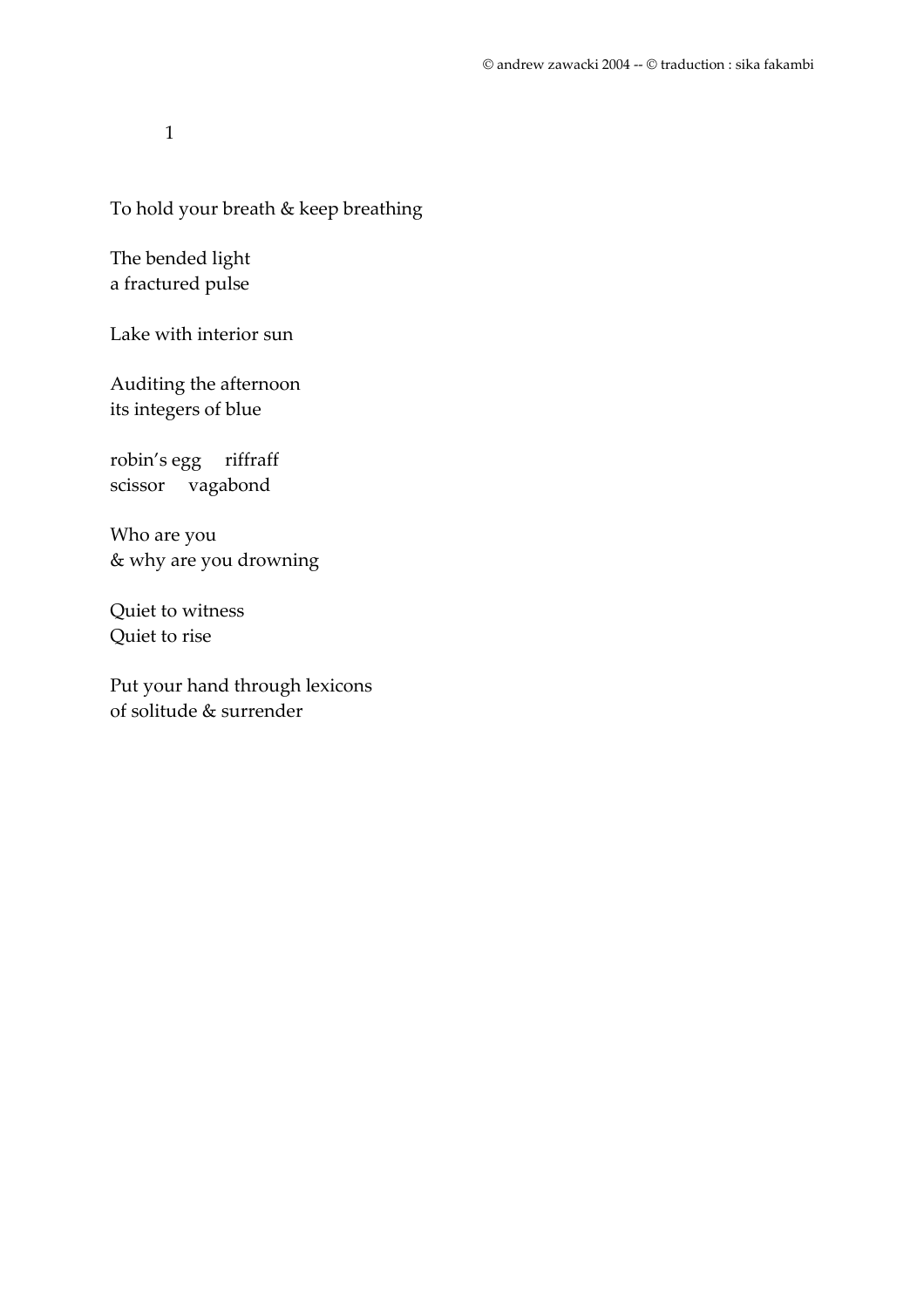Breath that builds a cinquefoil cloud by flooding another breath

Why I cannot remember

Intentioned anonymous

Ask me if I am a prism

Ask where I hung what little I own

Cannot tell sun from shadows it steals

Ask me why I lost the way I was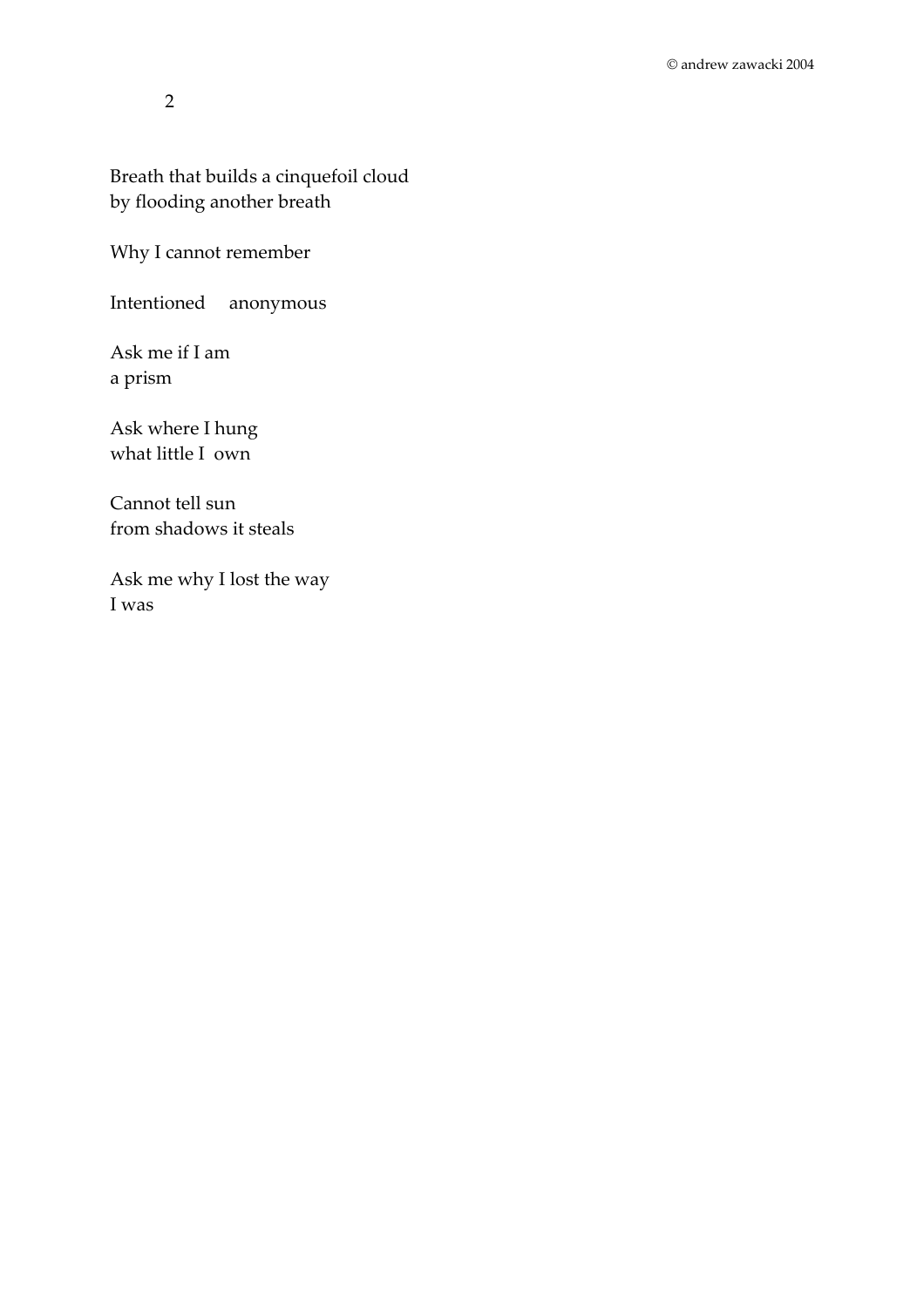3 (Vertigo)

If wind that wastes its time among the trees escapes itself, only to end up quarantined by a derelict squall from the north,

and if the air turns somersaults, miming the outtakes of dusk, scandaled by an early frost and punished for its coldness by the cold —

then, like a bullet that lodges in bone, becoming a piece of the body, you will not awake apart from your name.

And I will not be not a part of you.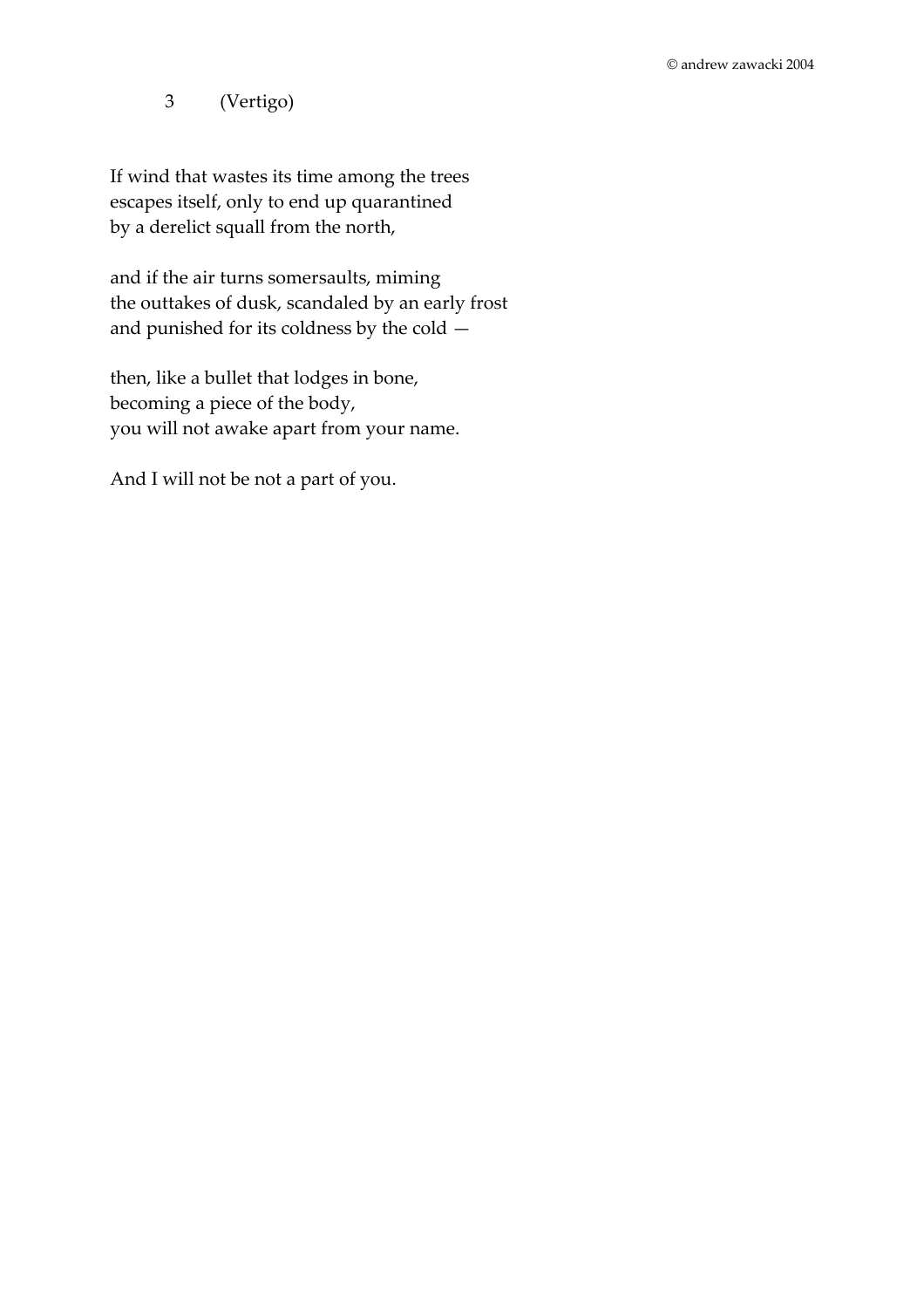#### Another one the one called I

goes back & forth pretending not to hear

Ricochet & replica

A moth eaten garment

A dress on the floor

Never warp too far (Caesura)

No the river is ice

Do not leave

Chauffeur my ruins

Do not leave me

Custodial white

A syncope at the heart that rubrics in half

Not mirage do not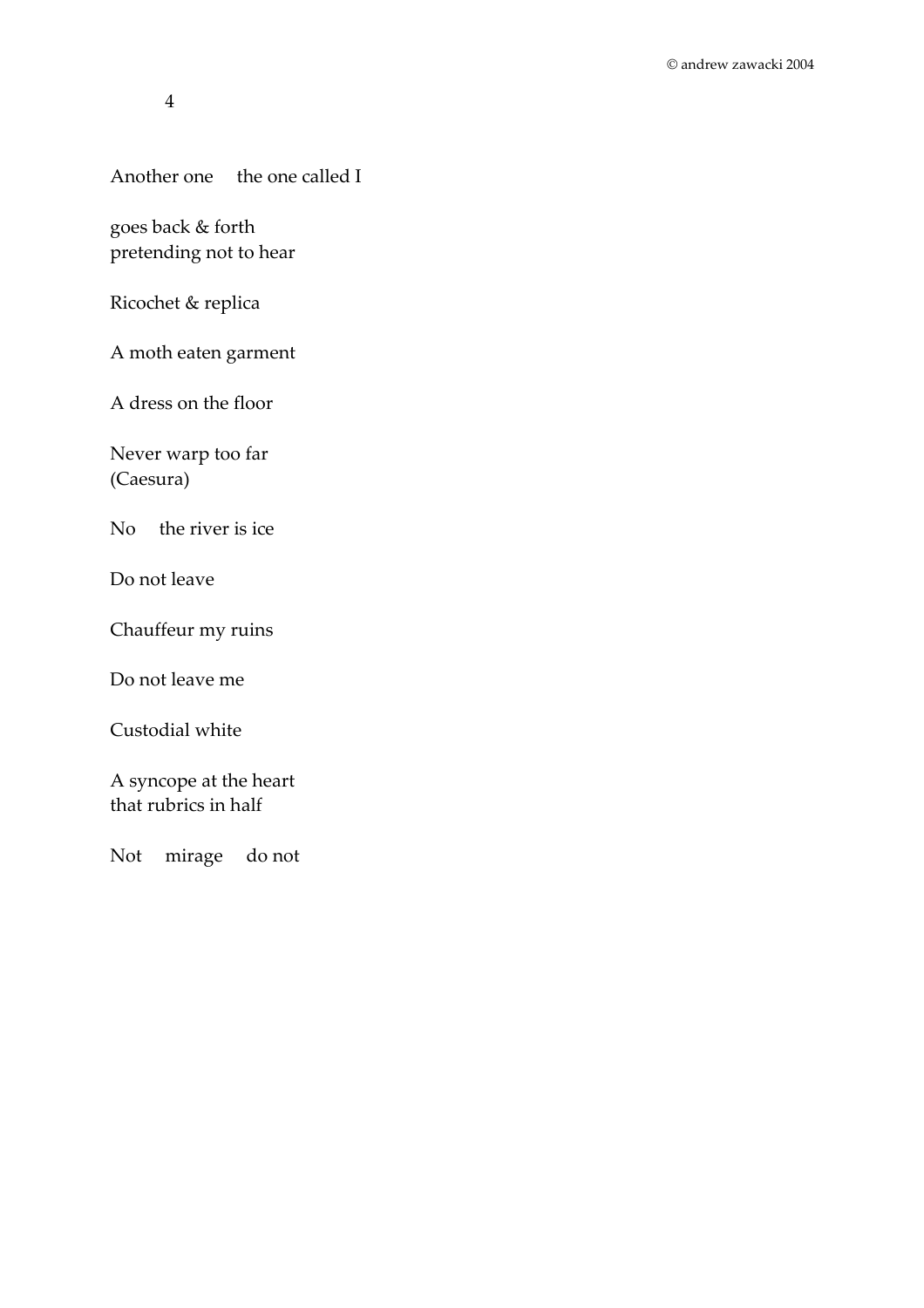5 (Vertigo)

There are things I would settle with myself. Why, for example, as autumn unravels, I cannot mortar

myself to myself, nothing but sunlight littered from here to the sun. By I I mean a window, redness grazing the lake

at dawn, or an echo winnowing out along a wall, hard pressed to hide itself and straining for the voice it vanished from.

I mean so many windows. So much red.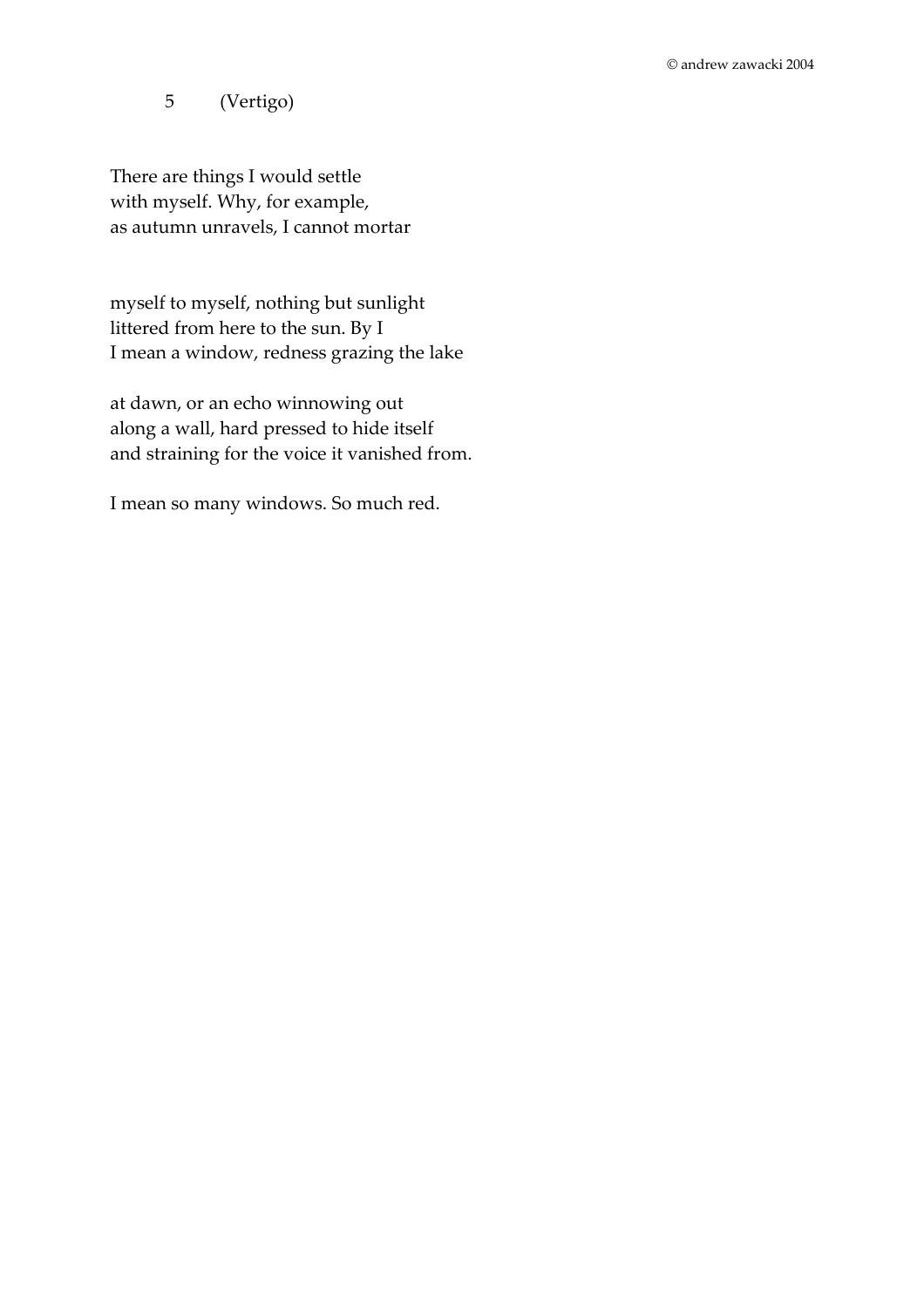So what the colors are fading

(Pause) (resume) from tearing astray

Updown updown

O speak of not enough nothing

Say the wind will hurry your mouth

toward me & once was me

Say what shape a damaged ruse

Tell me this rip is a wave going out

Be anagram my only

For now at least for now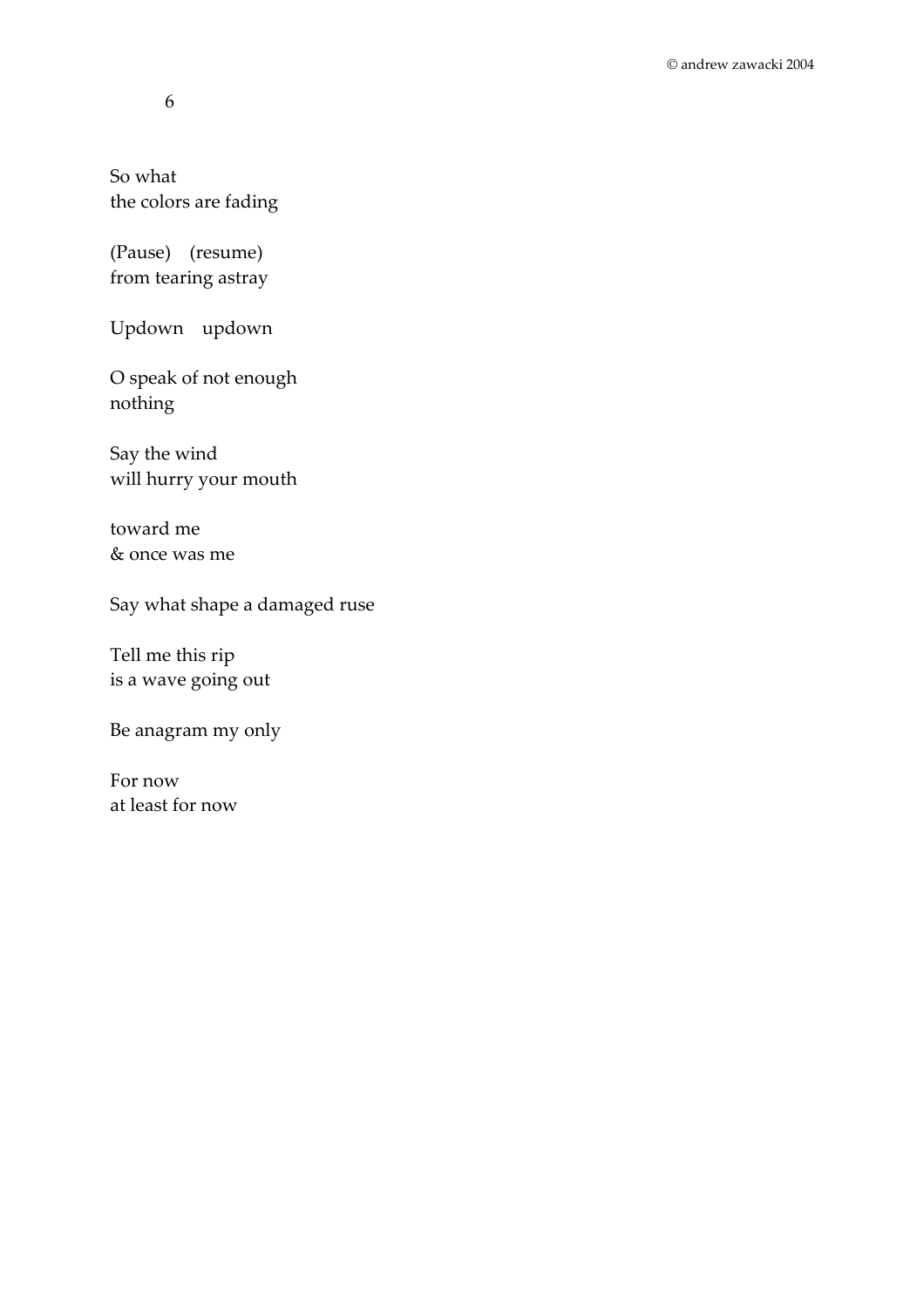#### Until the dark begins to lift

Hastened from door to door

Doctor she said it's so nice to see you

This is how I loved awoke eyes (as in) I closed my

Tattoo (pause on the stair)

Rowing a boat in another's room faltering under the trees

What part of night was theirs & why

Island after island

If only edges

To share for a while

Unmoored corner my archer my open

Pause if you will on the stair

Until the dark to lift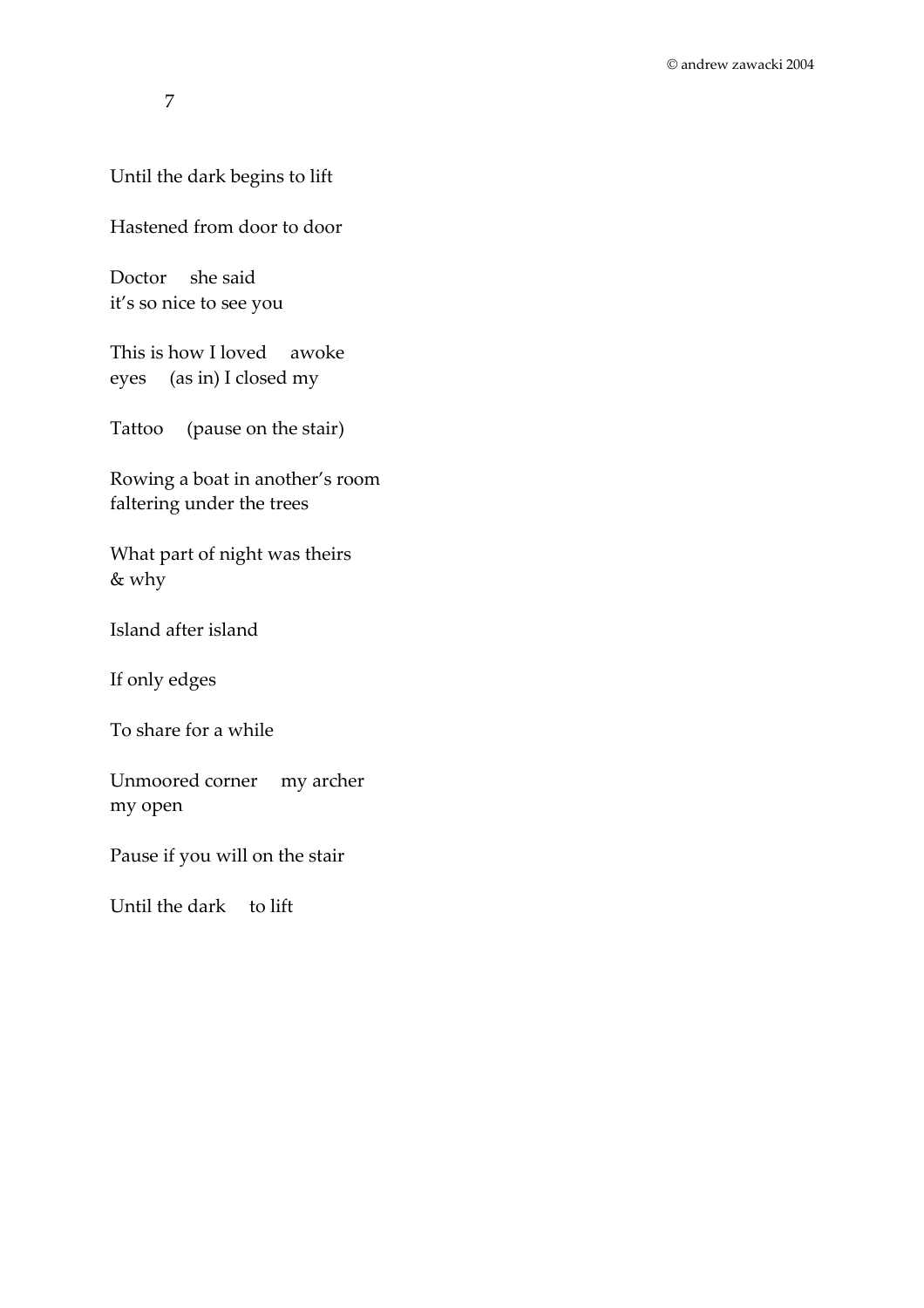#### & like a sea that mounts resilience minutes before a storm

her eyes & the green of her eyes

& the storms they put to grind inside me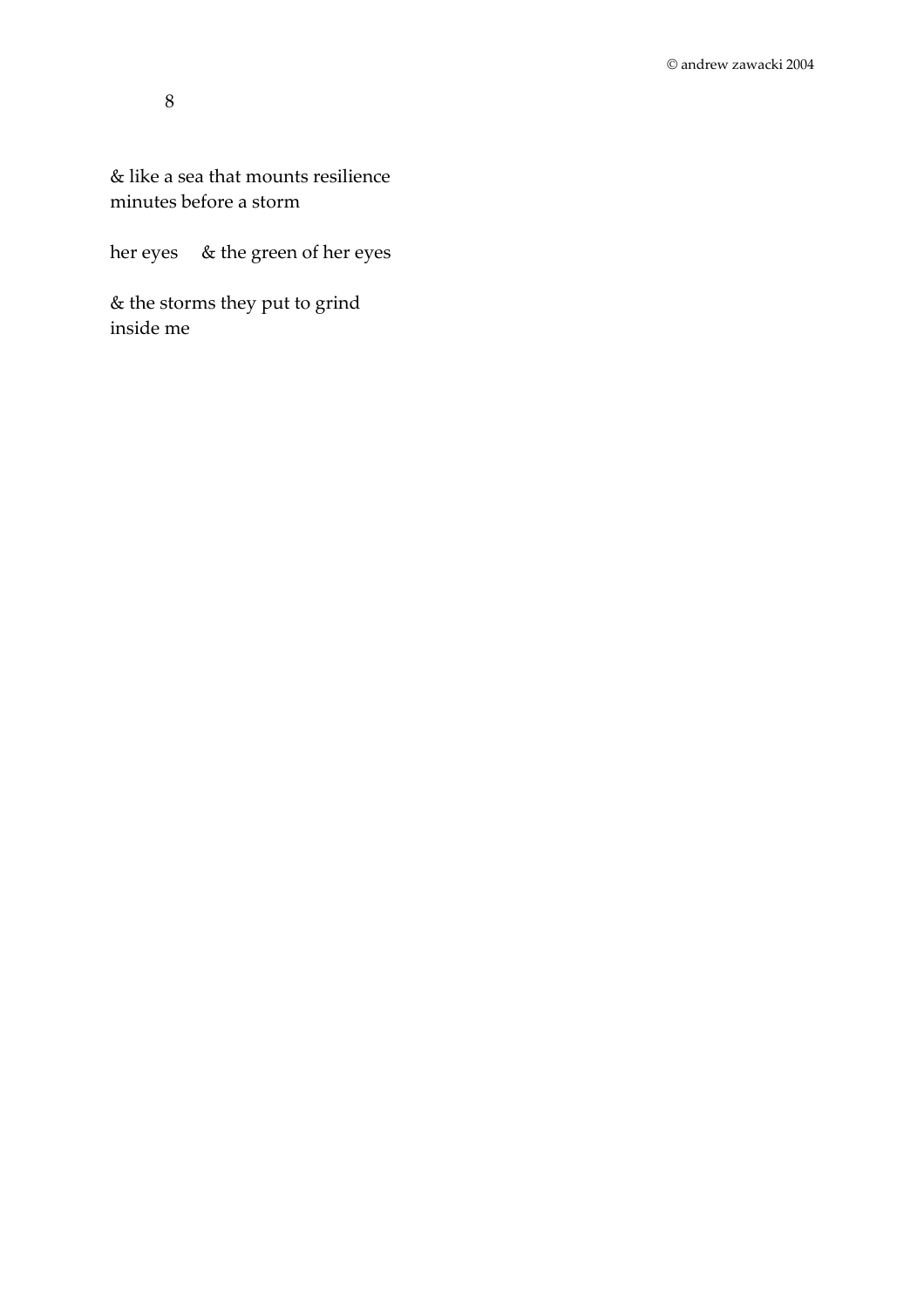#### Leave undone the cypresses

Leave undone the salt

Leave the orange of after & sepia flaring dusk

Leave alone the cinders

the pond & its conspiracy of cigarettes packs & plastic

Leave the gasoline as it rumors the barn

Leave the hemophiliac sun that wears itself out

keeps wearing out

Leave the row of plane trees to its perfume of decay

(Someone shields a match against the rain as if to say

go)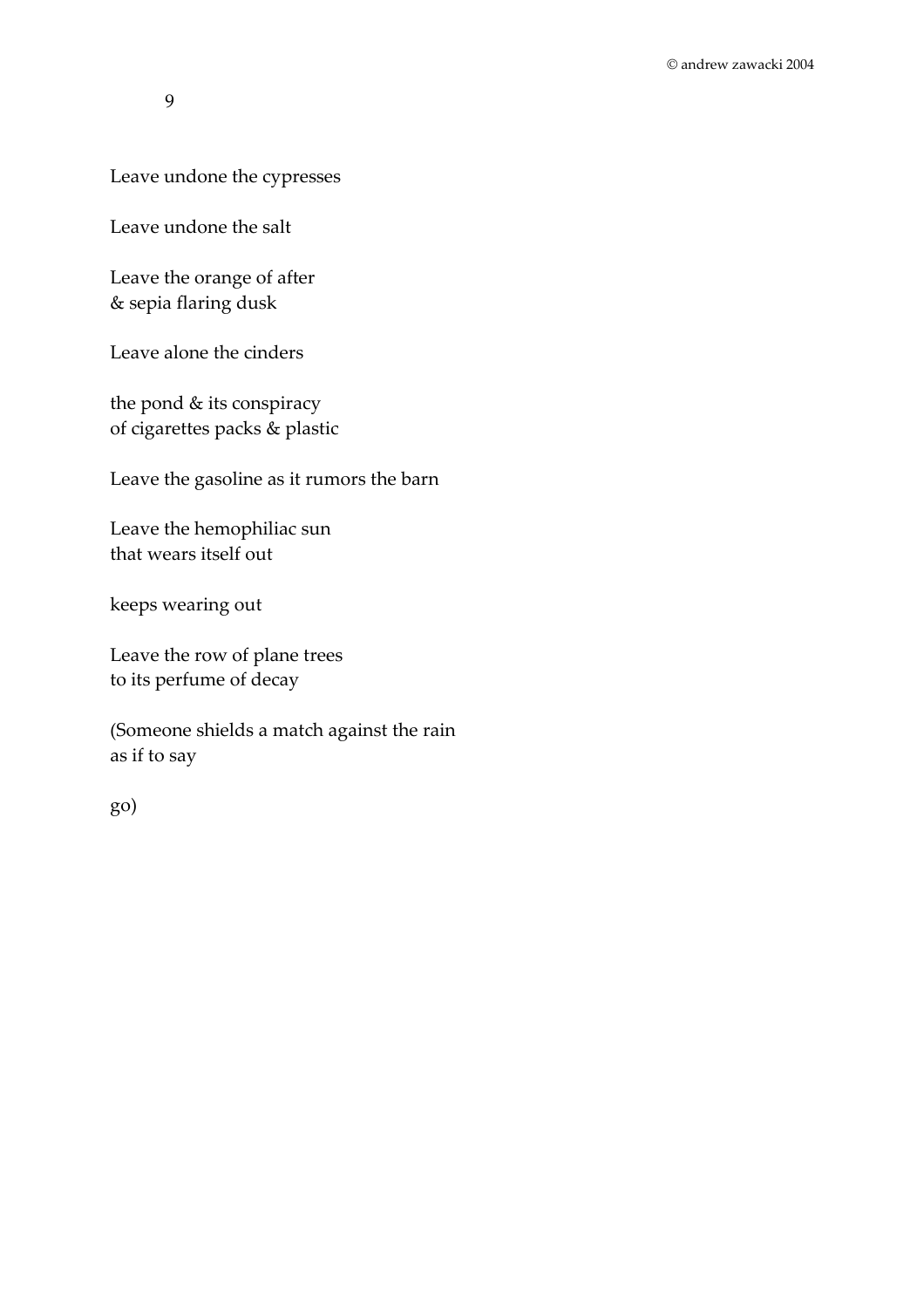10 (Vertigo)

Please do not misunderstand. That woman who carries winter inside her, dizzied by snowfall

that won't level off — I would say I love her, but I is too strong a word and love not strong enough.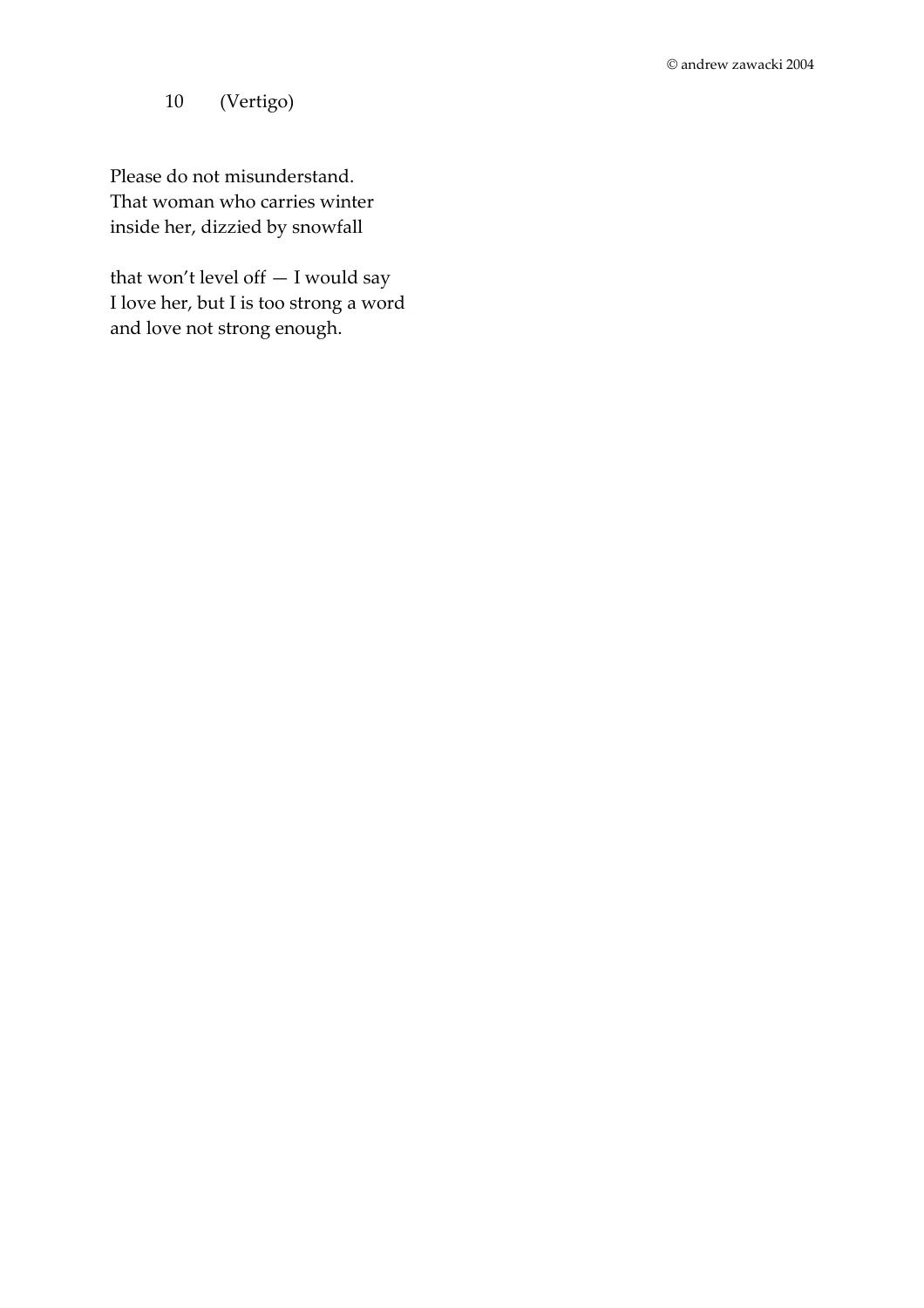Whatever the winter razors a window

Ever the clock with its nihil & nerve

Field of (the hotel aflame)

River that carries everything off

Water as rupture water at rest

River leaving everything intact

Fold of (no) (no)

Hold me together I'm cracking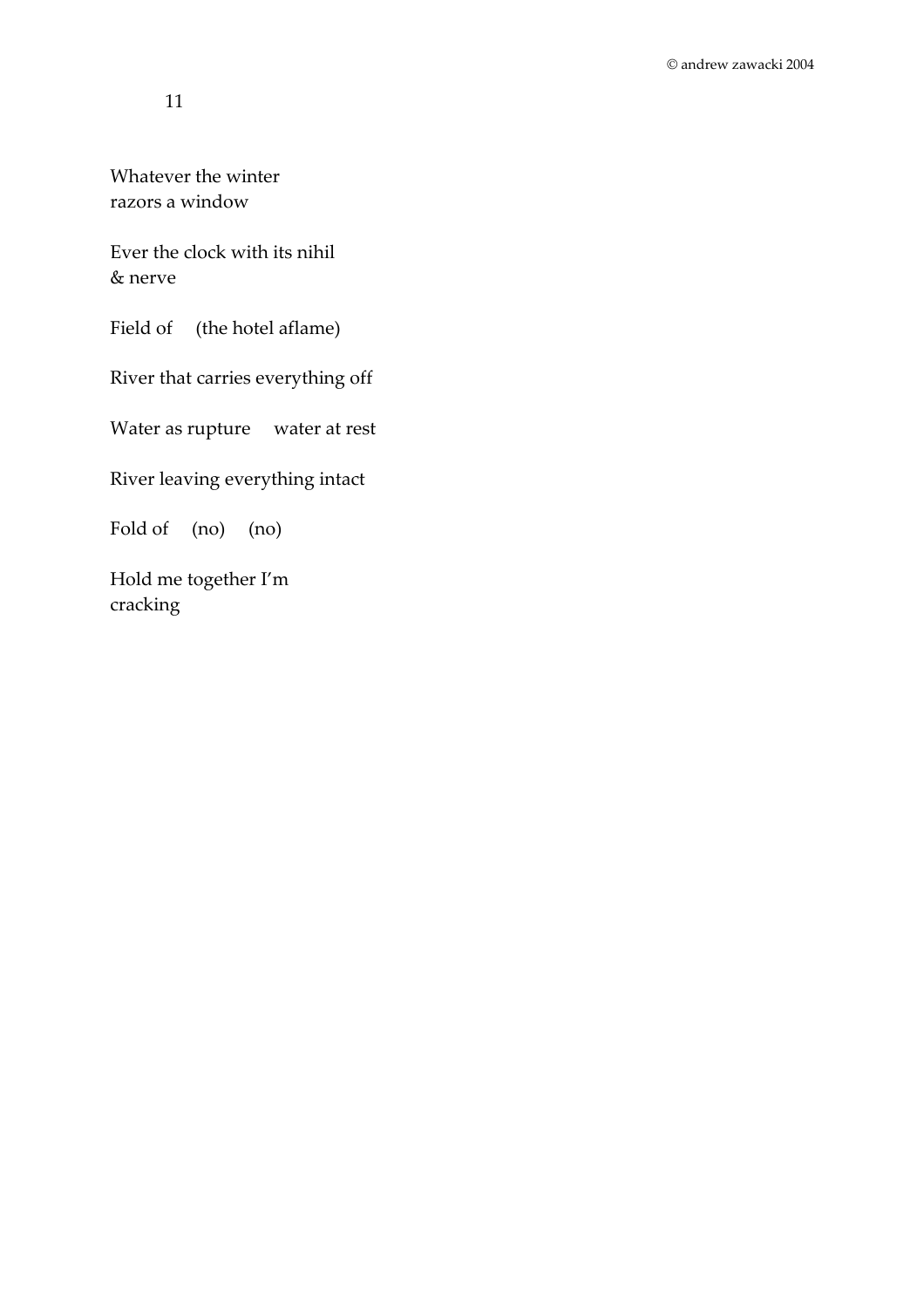The sea has not fallen

The sea has not fallen

(Offstage whisper)

The sea has not fallen